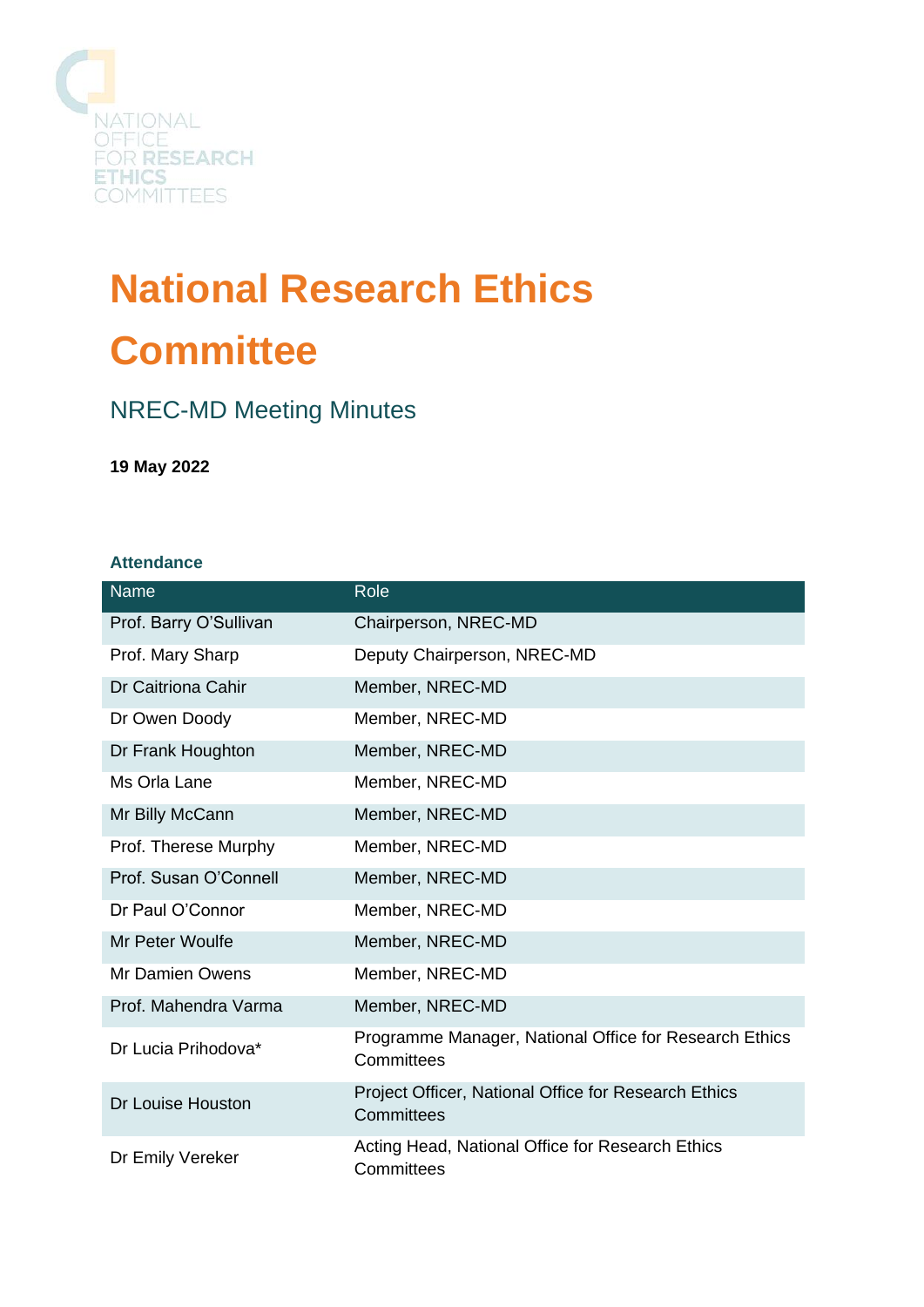\*Drafted minutes

**Apologies:** Dr Catherine O'Neill, Prof. Anne Parle-McDermott, Prof. Declan Patton,

Ms Riona Tumelty

**Quorum for decisions:** Yes

### **Agenda**

- Welcome & apologies
- NREC Report on Committee Business
- Minutes of previous meetings (13 April 2022) & matters arising
- Declarations of interest
- Application 22-NREC-MD-008-R1
- Application 22-NREC-MD-011-R1
- Application 22-NREC-MD-012-R1
- Application 21-NREC-MD-004-SA2
- Application 22-NREC-MD-014
- Application 22-NREC-MD-015
- AOB
- The Chairperson welcomed the Committee and opened the meeting.
- The Chairperson noted that this was the last NREC-MD meeting before the IVDR comes to force.
- NREC Committee Business Report: The Committee *noted* the report.
- Minutes of previous meeting (13 April 2022) & matters arising: The minutes were *approved*.
- Declarations of interest: none.

#### **Applications**

#### **22-NREC-MD-008-R1**

• Principal Investigator: Prof Karen Redmond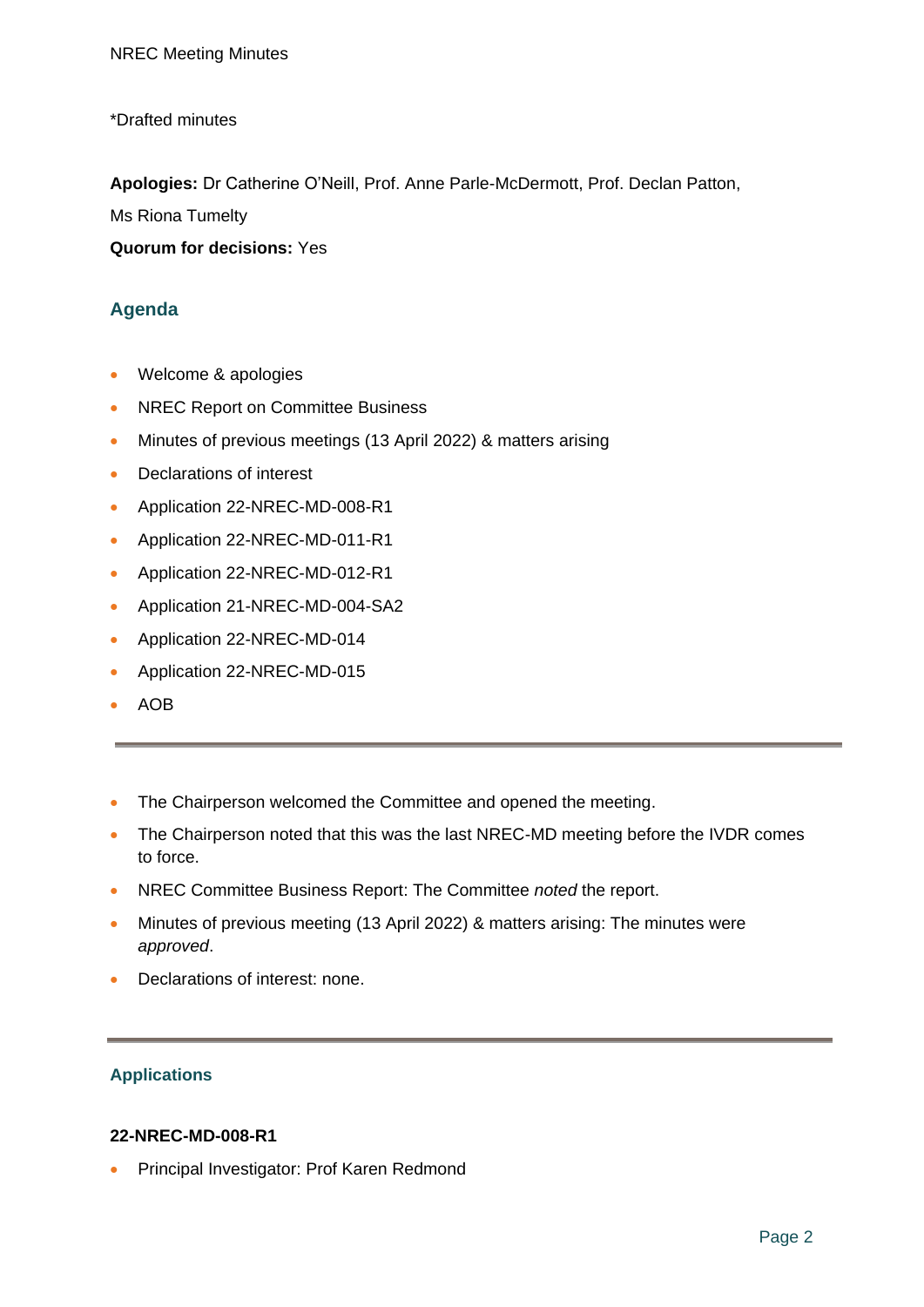- Study title: Fissure Closure with the AeriSeal System for CONVERT Ventilation Status in Patients with Severe Emphysema: A MultiCenter, Prospective Trial (CONVERT Trial).
- Lead institution: Beacon Hospital, Sandyford Industrial Estate, Bracken Road, Dublin 18.
- NREC-MD comments
	- The NREC-MD noted this was a response to request for further information issued at the 13 April 2022 NREC-MD meeting.
- NREC-MD decision
	- *Favourable with conditions*
- Associated conditions
	- Data sharing agreements between the site, sponsor and any third parties involved in statistical analyses are put in place.
	- The personnel involved in participant recruitment is not directly involved in direct provision of care for the potential participants.

#### **22-NREC-MD-011-R1**

- Principal Investigator: Prof. Mark Spence
- Study title: Feasibility study of the HighLife 28mm trans-septal transcatheter mitral valve in patients with moderate-severe or severe mitral regurgitation and at high surgical risk (HighLife Study).
- Lead institution: Mater Private Hospital, 73 Eccles Street, Dublin 7, D07 KWR1.
- NREC-MD comments
	- The NREC-MD noted this was a response to request for further information issued at the 13 April 2022 NREC-MD meeting.
- NREC-MD decision
	- *Favourable with conditions*
- Associated conditions
	- Participants are reimbursed for all reasonable expenses related to their participation in the study.

#### **22-NREC-MD-012-R1**

- Principal Investigator: Dr Cían Hughes
- Study title: DermAssist Ireland Study.
- Lead institution: Google Docks, Barrow Street, Dublin 4, D04 V4X7.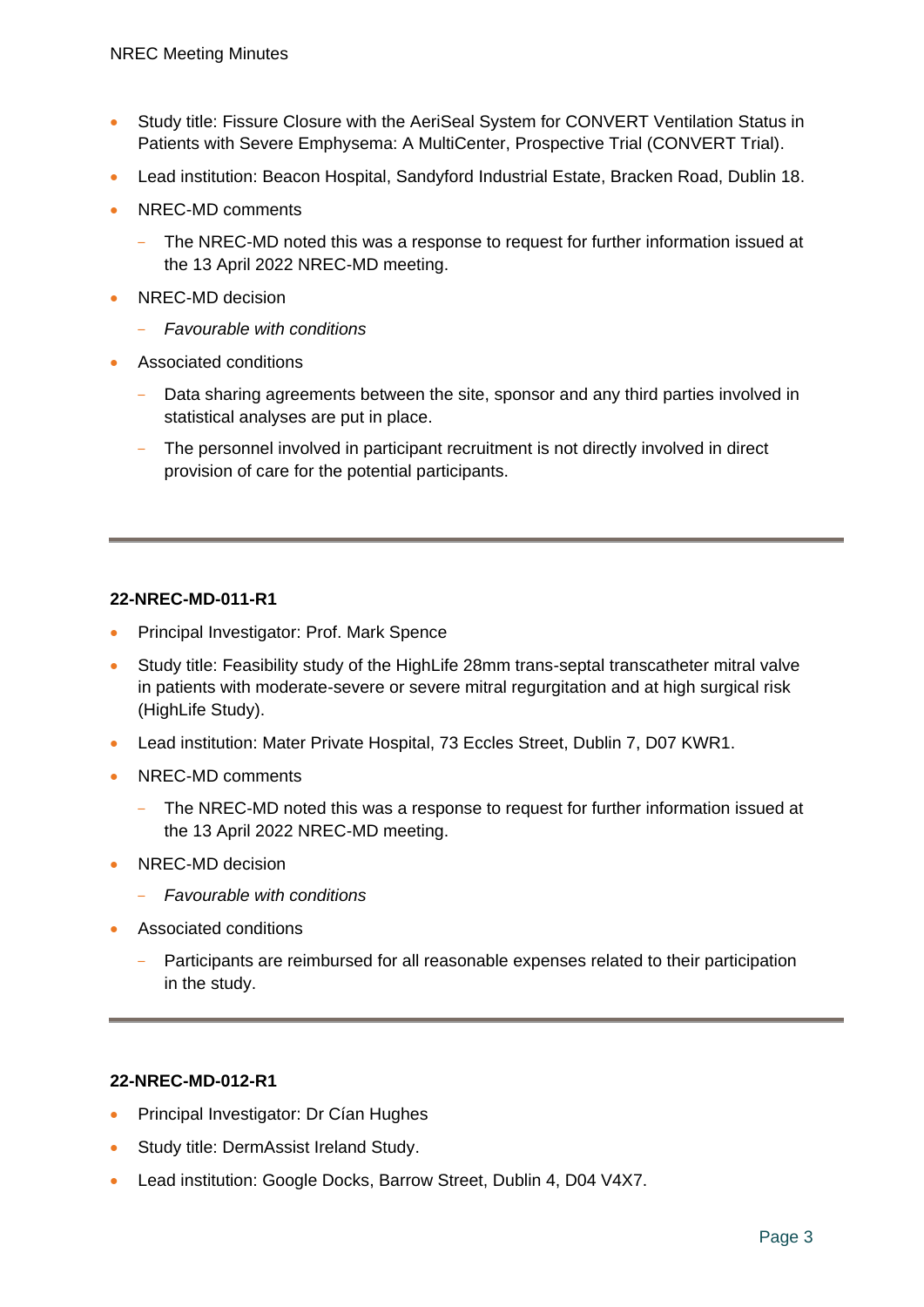- NREC-MD comments
	- The NREC-MD noted this was a response to request for further information issued at the 13 April 2022 NREC-MD meeting.
	- The NREC-MD felt the response did not sufficiently clarify the intended use of the device as defined by the Medical Devices Regulation (EU) 2017/745.
	- The NREC-MD welcomed the updated list of collaborators and noted that the response letter referred to updated PI CV, which was omitted from the response dossier.
	- The NREC-MD felt that the issue of age verification was not sufficiently addressed.
	- The NREC-MD noted that whilst the age of digital consent in Ireland is 16 years, the age of consent for health research and for data processing in Ireland is 18 years.
	- The NREC-MD considered the updated approach to duty of care and was not sufficiently assured about the proposed process to fully protect and safeguard participants safety and wellbeing.
	- The NREC-MD was not assured that the proposed process aligns with the principles of informed consent and the respect for the rights of the individual persons.
- NREC-MD decision
	- *Unfavourable*

#### • **21-NREC-MD-004-SA2**

- Principal Investigator: Prof. James Loughman
- Study title: MyopiaX Treatment for the Reduction of Myopia Progression in Children and Adolescents: Safety and Efficacy Investigation.
- Lead institution: Center for Eve Research Ireland (CERI), Technological University Dublin, Dublin 7.
- NREC-MD comments
	- The NREC-MD noted that the original study received a favourable opinion from the NREC-MD on 30/07/2021, and that the present application relates to a substantial amendment. In this regard, the NREC-MD opinion pertains only to the substantial amendment of:
		- 1. Modifications in the investigational device and the app content and related IFU and user manual
		- 2. Adherence booster materials
		- 3. MyopiaX video script
- NREC-MD decision
	- *Favourable with conditions*
- Associated conditions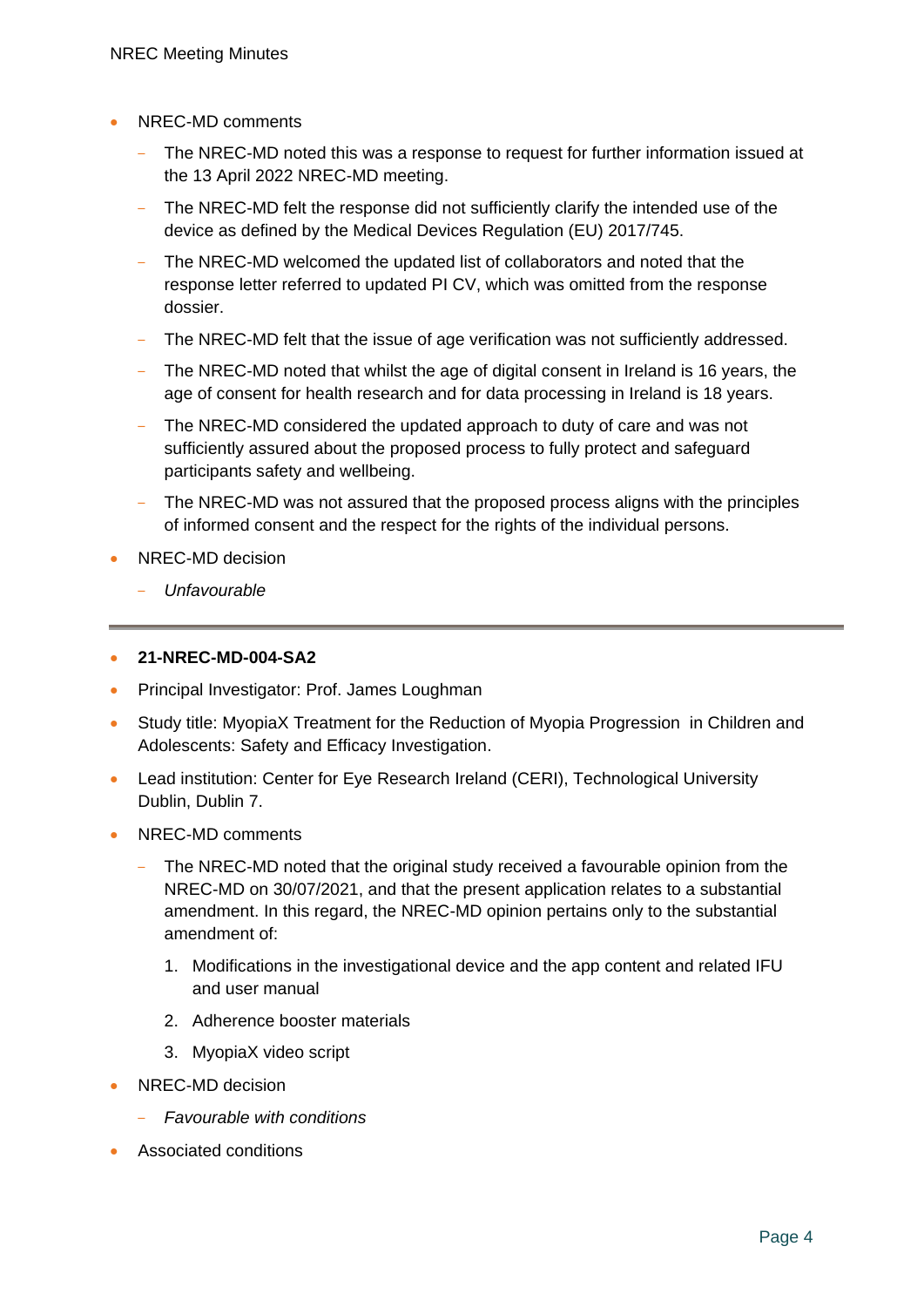Existing participants are made aware of any changes to the modifications in functionality and change in data processing.

#### **22-NREC-MD-014**

- Principal Investigator: Prof. Mark Spence
- Study title: Transcatheter Repair of Tricuspid Regurgitation with Edwards PASCAL Transcatheter Valve Repair System: A European prospective, multicenter Post Market Clinical Follow up.
- Lead institution: Mater Private Hospital, 73 Eccles Street, Dublin 7, D07 KWR1.
- NREC-MD comments
- The Committee noted that this application was a post‐market non‐randomized study concerning the commercially available/CE‐marked medical device Edwards PASCAL Transcatheter Valve Repair System, which is currently considered as the standard treatment for mitral regurgitation and tricuspid regurgitation.
- NREC-MD decision
	- *Request for further information*
- Further information requested:
	- The NREC-MD requests clarity on what are study-specific procedures vs standard care procedures.
	- The NREC-MD noted that there are a number of economic measures e.g. length of hospital stay included in the study protocol that are not included in the ethics application. The NREC-MD requests clarification if this information is going to be collected in Ireland.
	- The NREC-MD requests more detail on how participants will be recruited and selected, and what steps will be undertaken to minimise any potential selection bias.
	- The NREC-MD requests that the Participant Information Leaflet is revised to improve accessibility and clarity.
	- The NREC-MD requests more information on the external providers involved in processing of the data, including their role, location, qualification and arrangement with the applicants in terms data sharing agreements.
	- The NREC-MD requests an assurance that all data processing and management will be carried out in compliance with the Data Protection Act 2018 (Section 36(2) (Health Research) Regulations 2018).
	- The NREC-MD requests that copies of product and study specific insurance/ indemnity policies are provided.
	- The NREC-MD requests that section H of the application form is completed.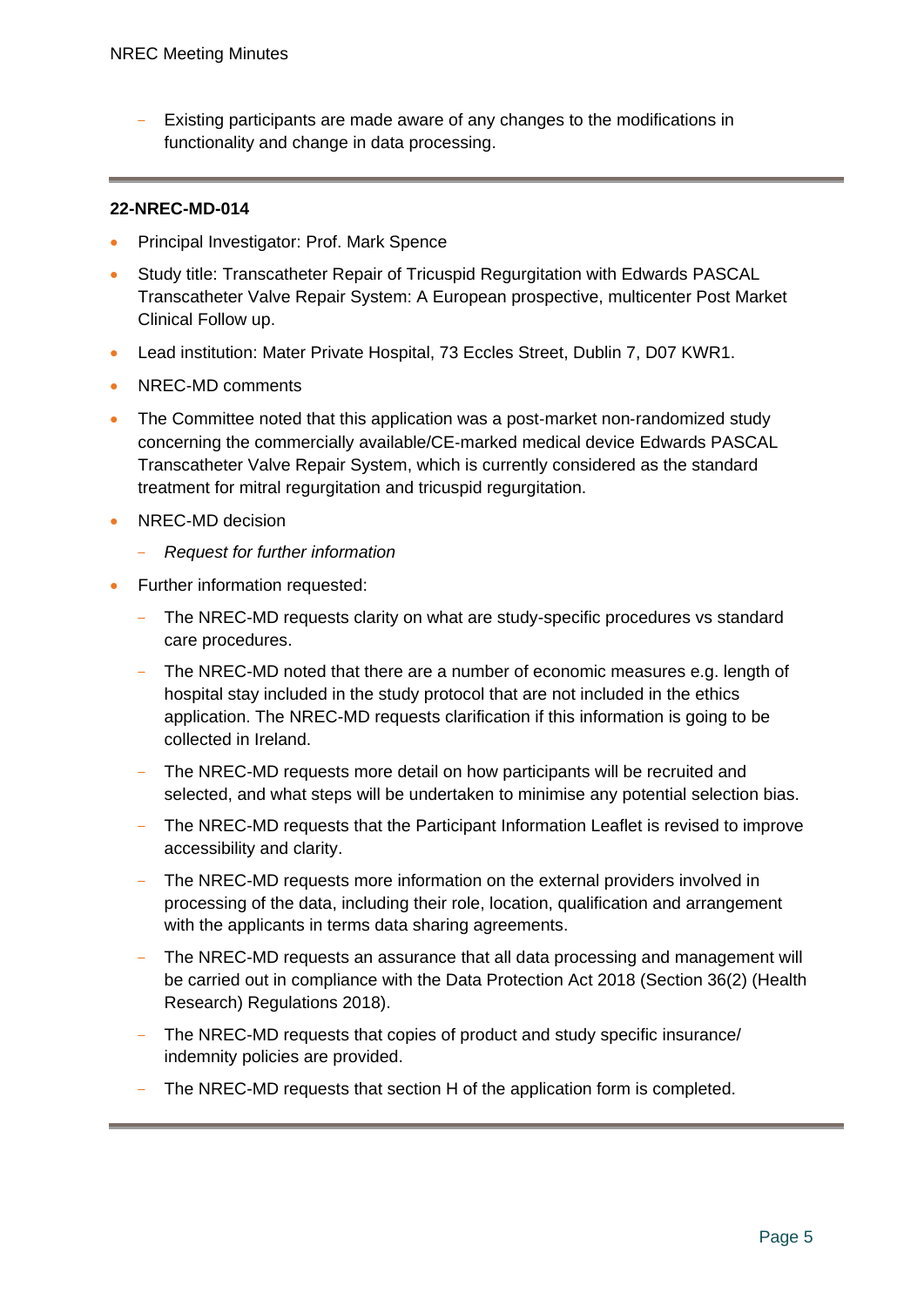#### **22-NREC-MD-015**

- Principal Investigator: Prof. Andrew Davies
- Study title: Remote photoplethysmography for monitoring vital signs: useability and acceptance within a specialist palliative care unit.
- Lead institution: Education and Research Centre, Our Lady's Hospice & Care Services, Harold's Cross, Dublin 6W.
- NREC-MD comments
- The Committee noted that this application was a for a study evaluating the useability, acceptability and performance of the Lifelight® application to measure vital signs in a palliative care patient population.
- NREC-MD decision
	- *Request for further information*
- Further information requested:
	- The NREC-MD requests clarification on the roles of the various team members.
	- The NREC-MD requests clarity on how possible conflicts of interest will be managed.
	- Given the vulnerability of the study participants, the NREC-MD requests more detail on the study governance and oversight to ensure transparency and reduce the potential for bias.
	- The NREC-MD more information on the consent process, in terms of allowing potential participants time to consider their participation in the study.
	- The NREC-MD requests more information on how will their decision-making capacity to consent be ascertained and what formal provisions will be made for these participants to assist them if necessary, with the consent process.
	- The NREC-MD requests more detail on the proposed approach to consent for participants who may have diminished decision-making capacity to consent over the course of the study.
	- The NREC-MD requests more clarity on the role of the participants' family/carer, or proxy individual who understand the will and preference of the participant, in the consent/ assent process.
	- The NREC-MD requests more clarity on withdrawal from the study and the role of family/carer, or proxy individual in the process.
	- The NREC-MD requests that the Consent Form is updated in line with the Data Protection Act 2018 (Section 36(2) (Health Research) Regulations 2018).
	- The NREC-MD requests clarification if the staff should be in fact considered as participants in the study and what measures will be put in place to reduce any perception of coercion and bias in their participation and reporting.
	- The NREC-MD requests more information on what form of technical support will be offered to staff.